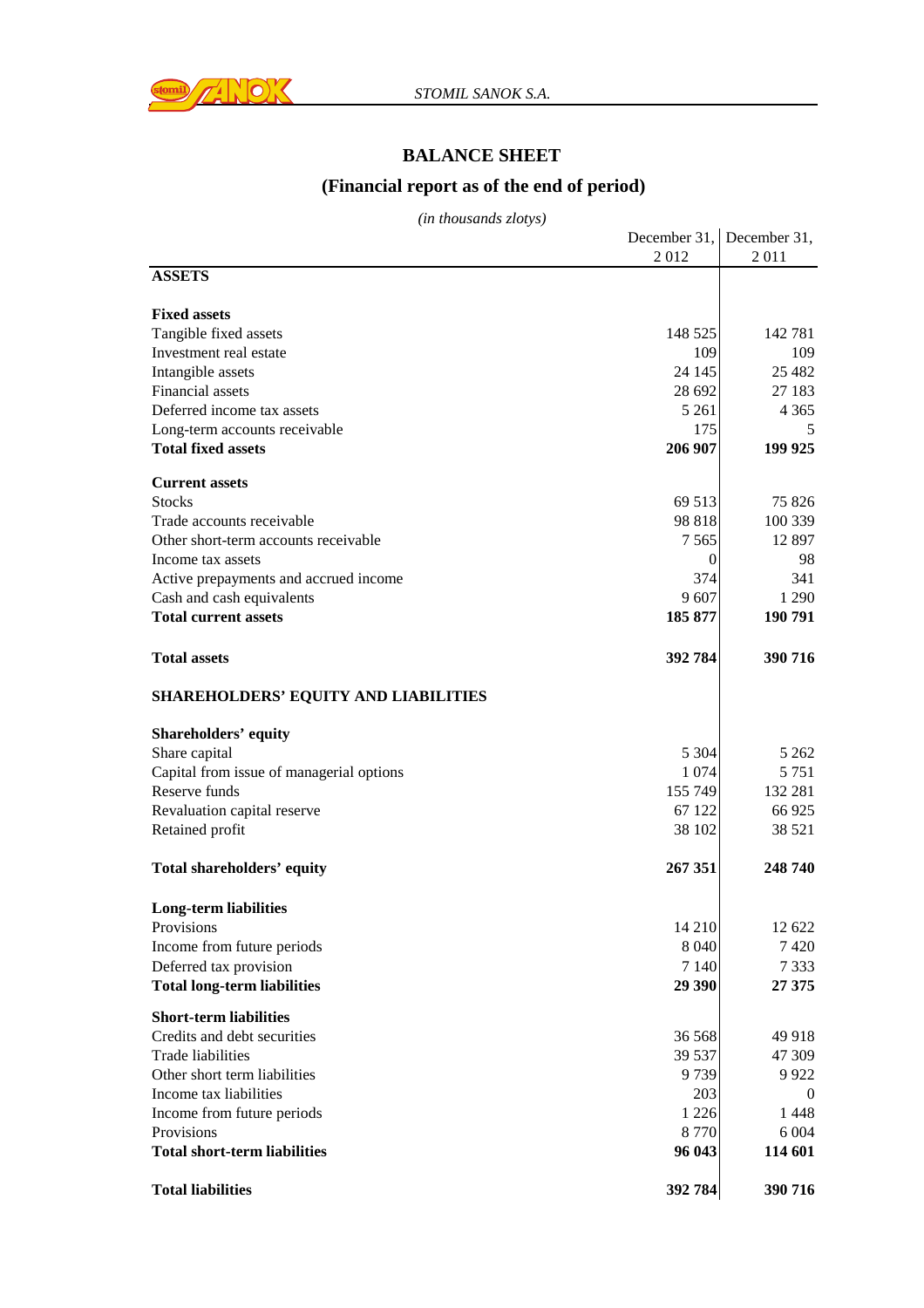

## **PROFIT AND LOSS ACCOUNT "STOMIL SANOK" S.A.**

*(in thousand zlotys)*

|                                              | 01.01.2012- | 01.01.2011- |
|----------------------------------------------|-------------|-------------|
|                                              | 31.12.2012  | 31.12.2011  |
|                                              |             |             |
| <b>Sales revenue</b>                         | 526 281     | 468746      |
| <b>Cost of sales</b>                         | 440 525     | 384 241     |
| Gross profit on sales                        | 85 756      | 84 505      |
| Selling cost                                 | 16 680      | 18 2 8 3    |
| General and administrative expenses          | 24 397      | 21 850      |
| <b>Core business result</b>                  | 44 679      | 44 372      |
| Other operating income                       | 6 6 8 5     | 4 5 3 6     |
| Other operating expenses                     | 4 4 4 6     | 1 2 6 7     |
| <b>Operating result</b>                      | 46 918      | 47 641      |
| Financial income                             | 1846        | 2 3 0 0     |
| Financial expenses                           | 1769        | 2 5 6 8     |
| Pre-tax profit                               | 46 995      | 47 373      |
| Income tax                                   | 8893        | 10 0 14     |
| current                                      | 9619        | 10732       |
| deferred                                     | $-726$      | $-718$      |
| Net profit                                   | 38 102      | 37 359      |
| Weighted average number of shares            | 26 341 227  | 26 308 502  |
| Earnings per share                           | 1,45        | 1,42        |
| Weighted-average diluted number of shares    | 26 881 922  | 26 881 922  |
| Diluted earnings per share                   | 1,42        | 1,39        |
|                                              |             |             |
| Revenue from sales of products               | 507 362     | 456 676     |
| Revenue from sales of products and materials | 16 221      | 8951        |
| Other revenues                               | 2698        | 3 1 1 9     |
| <b>Total sales revenue including</b>         | 526 281     | 468746      |
| - revenue generated locally                  | 173 482     | 183 635     |
| - revenues from foreign contractors          | 352 799     | 285 111     |
|                                              |             |             |